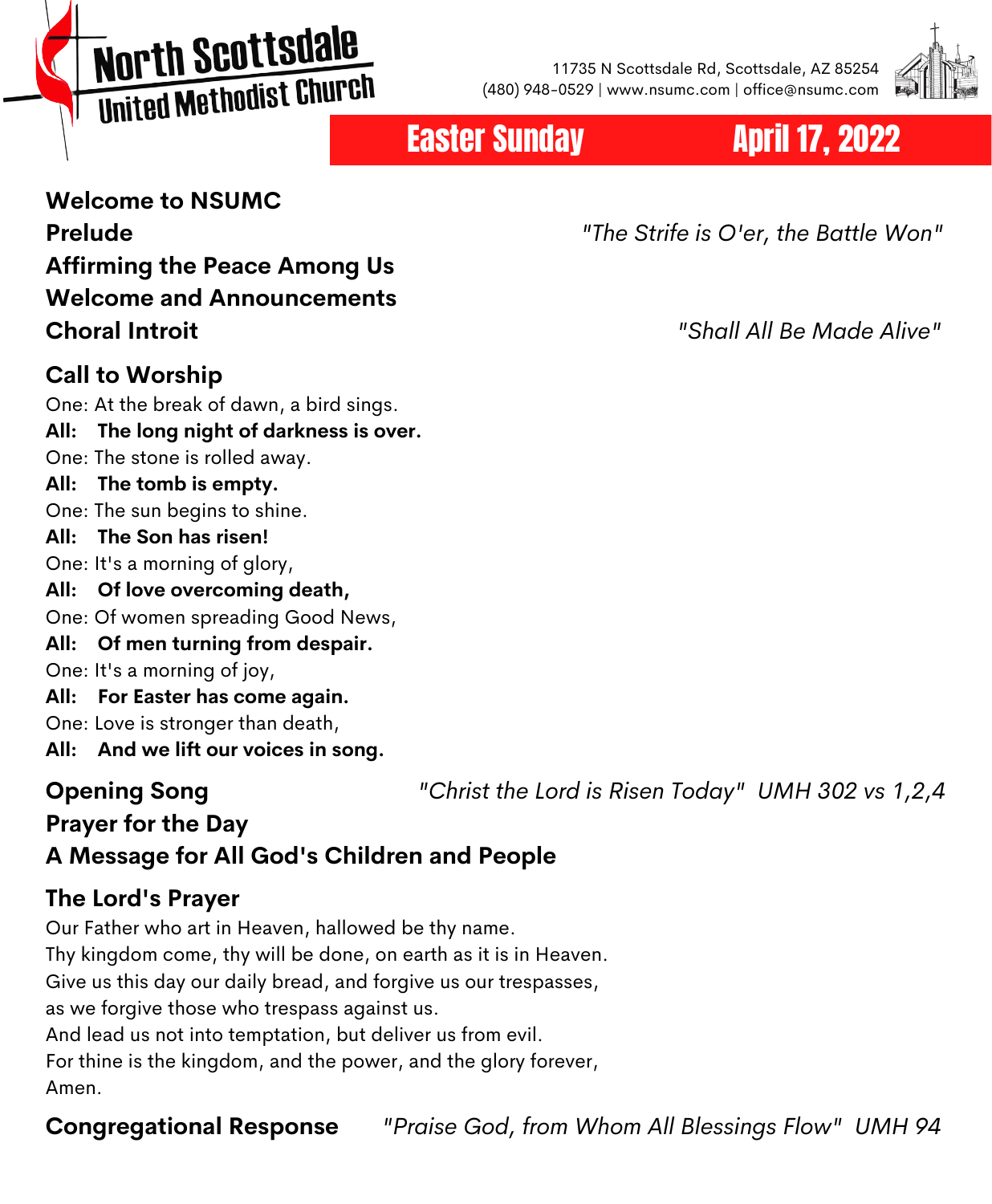| Giosing Song<br><b>Benediction</b><br><b>Postlude</b>                                                                                                                               |                                                                                                                                                                                                 |                            | Crown milli With Marry Crowns UNIN 027 VS 1,2,4<br>"Toccata" from "Symphony No. 5"                                                                                                                                                                 |  |  |
|-------------------------------------------------------------------------------------------------------------------------------------------------------------------------------------|-------------------------------------------------------------------------------------------------------------------------------------------------------------------------------------------------|----------------------------|----------------------------------------------------------------------------------------------------------------------------------------------------------------------------------------------------------------------------------------------------|--|--|
| <b>Worship Staff and Volunteers</b>                                                                                                                                                 |                                                                                                                                                                                                 |                            |                                                                                                                                                                                                                                                    |  |  |
| <b>Senior Pastor</b><br><b>Pastor of Congregational Care</b><br>Director of Music<br>Organist, Handbell Choir Director<br>Director of Children/Youth Choir<br>Youth Director<br>A/V | David Rennick<br>Leah Bergstrom<br>Darin Read<br>Donna Marie Hartley<br>Kim Montana<br>Mia Cox<br>Kent Sanderson<br>Craig Smith<br>Nate Smith<br><b>Tim Stumpp</b><br>Tom Weaver<br>Joel Wicker | Instrumentalists<br>Ushers | Harmon Byerly, Trumpet<br>Benjamin Sampayan, Trumpet<br>Ryan Pratt, Trombone<br>Matt Rohrs, Trombone<br>Marilyn Clark Silva, Timpani<br>Christine Lane<br>Susan Lewis<br><b>Bob Moore</b><br>Jane Pearson<br>Cindy Sayles<br><b>Richard Sayles</b> |  |  |
| Greeters                                                                                                                                                                            | Cynthia Giss                                                                                                                                                                                    |                            |                                                                                                                                                                                                                                                    |  |  |
| Liturgist                                                                                                                                                                           | Winston Vineyard                                                                                                                                                                                |                            |                                                                                                                                                                                                                                                    |  |  |

## **Offering Our Resources and Our Energy**

Ways to Give:

- Leave your generosity in the Giving Box as you exit.
- Text "Give" to (480) 690-2442.
- Give online at www.nsumc.com
- To learn more about today's offering/mission-story, email office@nsumc.com.

**Prayer of Dedication**

**Closing Song** *"Crown Him With Many Crowns" UMH 327 vs 1,2,4*

**Scripture Reading** *John 20:1-18 NRSV* **Chancel Choir Anthem** *"The Day of Resurrection"* **Message** *"Seeing Clearly" Pastor David Rennick*

### **Ministry and Mission Story**

**Offertory** *"Christ the Lord is Risen Today"*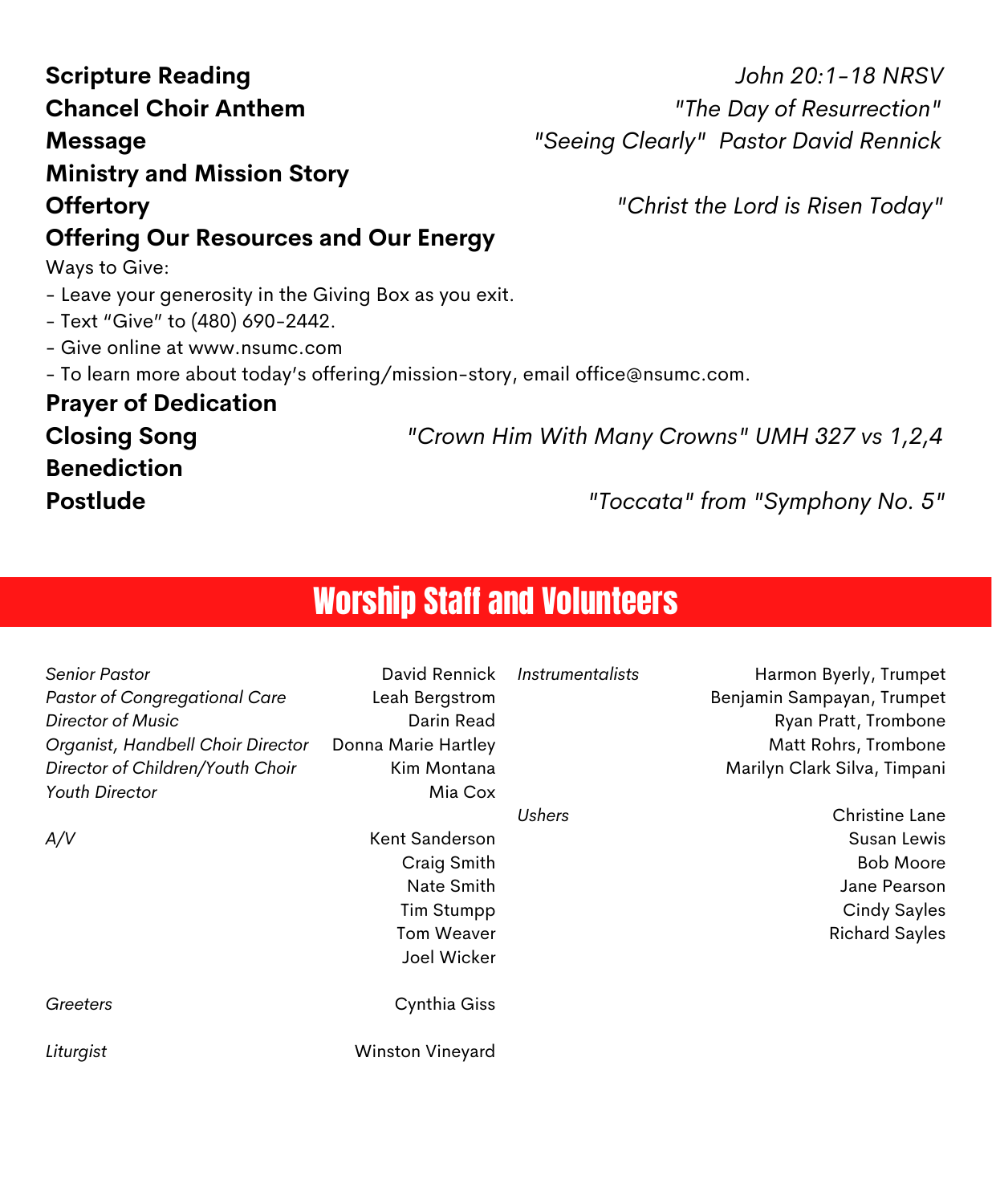## Weekly Calendar

- **17** 6:30am Sunrise Service 10a Worship Service 10a A Journey to Easter 10a Bubble Blessings 10a Sunday School
- **18** 10a Al-anon (Monday) 3p Youth Group Committee 5p Girl Scout Troop 4726 6p Monday Night Bible Study 7p Boy Scout Troop 109
- **19** 7p Alcoholics Anonymous
- **20** 10a Wednesday Morning Bible Study 7p Chancel Choir Rehearsal 7p Mid-Week Youth Group
- **21** 9a Piecemakers 12:30p Brown Bag Bookies 5:30p SPRC Meeting 7p Adult Children of Alcoholics 7p Handbell Choir Rehearsal
- **22** 6:30a Men's Bible Study Breakfast 12p Adult Children of Alcoholics
- **23** 5p Adult Children of Alcoholics



## Easter Lilies and Spring Flowers

- Jane Adair, *in loving memory of my wonderful family*
- Sally Bradford, *in memory of Philip Bradford*
- Denise and Chuck Brasile, *in memory of our parents and our grandparents*
- Duane and Sandy Church, *in honor of our sons, Mike and Marty, and their families; in memory of our parents, Howard and Pauline Coffman, and William and Edna Church*
- Jessica Daniel, *in honor of Grandpa and GG and GranMary (from Kate and Colin Daniel)*
- Lee Gerwitz, *in memory of James Gerwitz*
- Cynthia Giss, *in memory of Mr. and Mrs. Roy McDonald*
- Carol Graves, *in memory of my mother, Betty Graves*
- Eleanor K. Griffiths, *in honor of our children, Robert Griffiths and Debra Szeg; in memory of George K. Griffiths*
- Rob Grosse, *in memory of Dorothy Grosse*
- Trish Hamrick, *in memory of W.D. and Laura T. Hamrick*
- David and Marilyn Hoffman
- Cindy Holtman, *in memory of Oswald and Laverne Holtman*
- Kathleen Ince, *in memory of Mr. and Mrs. Mark Taylor, and Robert Ince*
- Joyce and Larry Kennedy, *in memory of our parents*
- Nancy Lewis, *in memory of Kelly and Cameron Lewis*
- Tim and Sue Metzer, *in honor of our grandchildren, Grace, Zoe, and Jack; in memory of Matthew Scott Metzer*
- The Newkirk family, *in memory of George Norton and Floyd Newkirk*
- Kelli Riley, *in memory of Joanne Carleton*
- Judy Stayduhar, *in memory of Frank Stayduhar*
- Kristine Scott, *in honor of Katelyn and Nathan Scott, and Marilyn and David Hoffman; in memory of my grandparents*
- Carmen Utecht, *in memory of Lily Grace Utecht*
- Winston and Nancy Vineyard
- The Wicker/Major family, *in honor of our family; in memory of Blair Jamison*
- William and Mary Ann Wilson, *in honor of our granddaughter, Kristen*
- Unnamed, *in memory of Bill Gant and Elfie Zeneth*